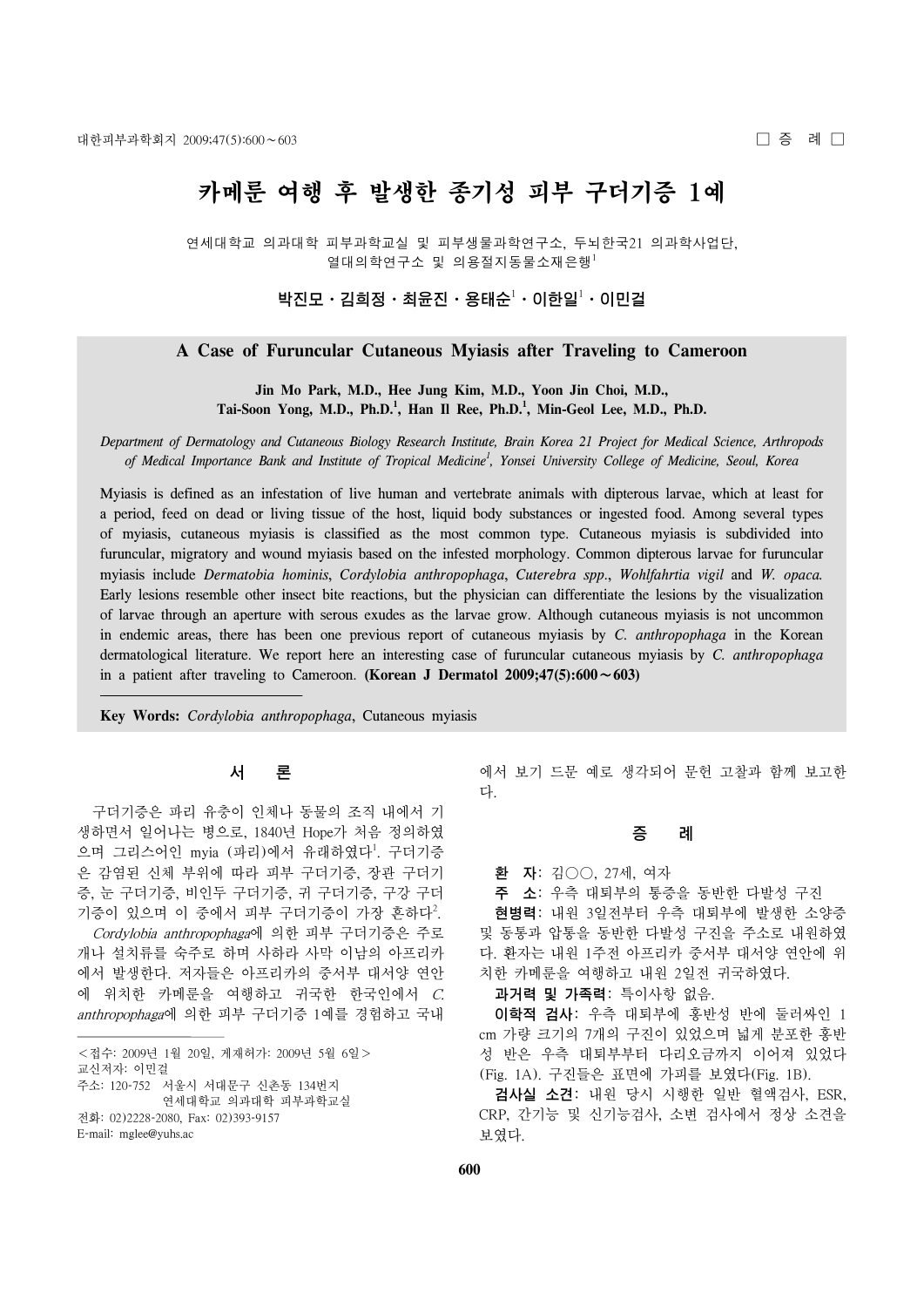

Fig. 1. (A) Multiple erythematous papules on the right thigh. Diffuse erythematous patches surrounding the papules were extended to the popliteal fossa. (B) 0.5∼1 cm sized furuncle-like nodules with crusts on the right buttock



Fig. 2. (A) Swollen epidermis and central necrosis in the upper dermis. Inflammatory cellular infiltrate was observed in the dermis and dermal perivascular area (H&E,  $\times$ 40). (B) Necrosis and inflammatory cellular infiltrate in dermis. Eosinophils and lymphocytes in perivascular area consisting celluar infiltrate in inlet (H&E,  $\times$ 100; Inlet,  $\times$ 400)

병리조직학적 소견: 펀치 생검술을 이용하여 피부 병변 을 연속 절편으로 만들었다. 절편내에서는 구더기가 직접 관찰되지 않았으나 구더기의 이동 경로로 추정되는 누공 및 괴사가 진피내에서 관찰되었다(Fig. 2A). 진피 및 진피 내 혈관 주변에는 다수의 염증 세포가 관찰되었으며 이 중 호산구도 다수 관찰되었다(Fig. 2B).

치료 및 경과: 병변 양측에 기계적 압력을 가하여 모든 구진에서 길이 6∼8 mm의 구더기를 적출하였다. 구더기의 동정을 위하여 연세대학교 의과대학 열대의학연구소 및 환경의생물학교실에 의뢰하였으며 C. anthropophaga의 2령 기 개체로 확인되었다(Fig. 3). 3세대 cephalosporin인 cefdinir (OmnicefⓇ) 300 mg/day와 prednisolon 10 mg/day 을 총 7일간 경구 투여하여 치료하였다. 추적관찰 기간 동



Fig. 3. 8 mm sized second larva instar with numerous spines and sausage shaped slit in posterior spiracle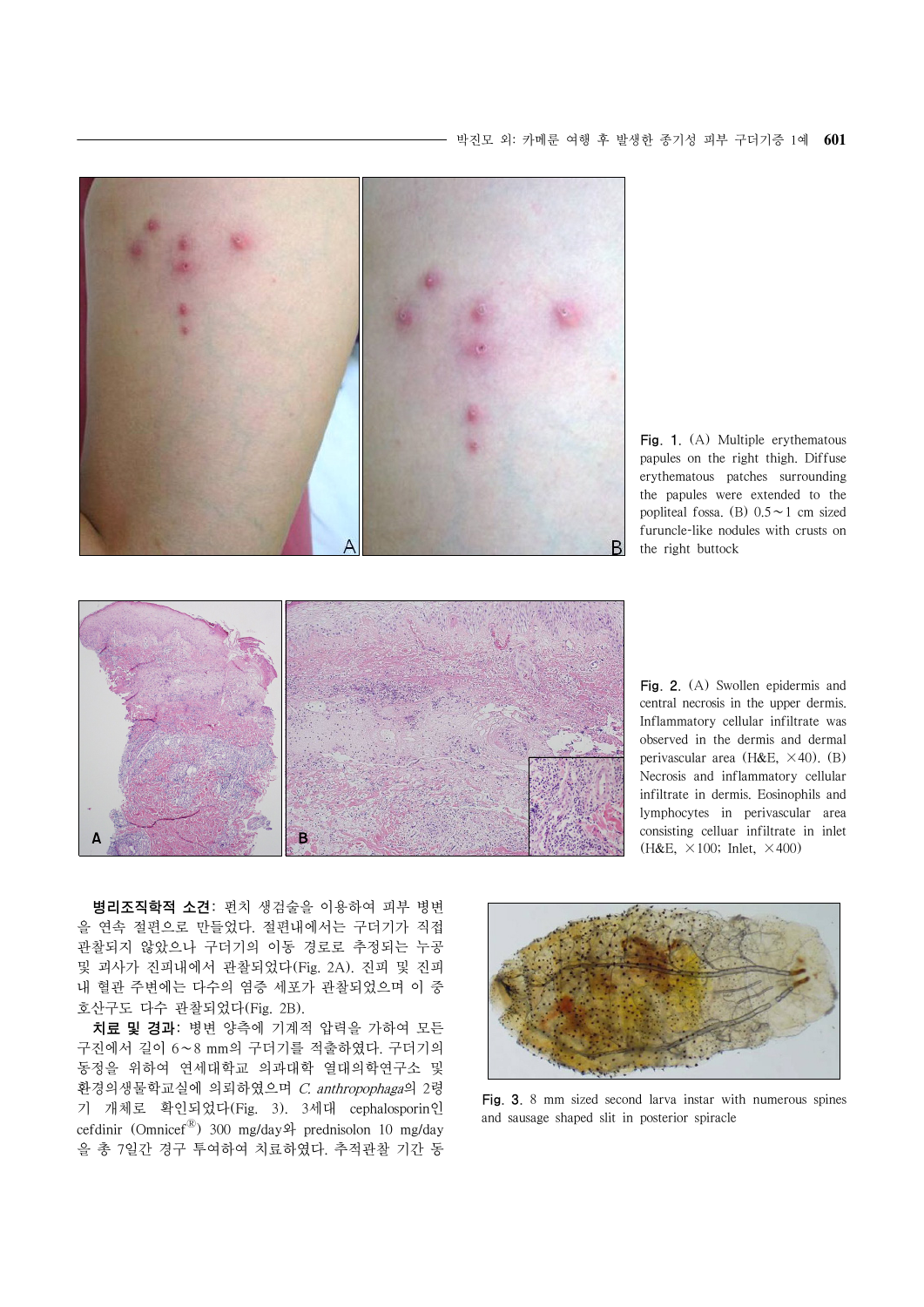안 환자는 전신 감염 소견을 보이지 않았으며 개체 적출 후 일부 병변에 색소침착을 남기고 모든 병변은 소실되었 다.

#### 고 찰

피부 구더기증은 파리목(Diptera) 유충이 인체 혹은 동 물의 조직에 기생하여 피부 감염의 국소증상과 임파선염, 열을 동반하는 질환이다. 유충이 침입한 피부 임상양상에 따라 종기성(furuncular) 구더기증, 유주성(migratory) 구더 기증, 상처(wound) 구더기증으로 구분된다. 습성에 의한 분류에 의해, 유충이 동물의 생체조직에서만 발육이 가능 한 편성(obligatory) 구더기증, 우연한 기회에 유충이 생체 에 기생하는 우연(accidental) 구더기증, 주로 썩은 고기나 야채류에 기생하나 살아있는 생체조직에서도 나타나는 경



Fig. 4. Cordylobia anthropophaga fly (Photograph by Martin Hall, PhD. Copyright © The Natural History Museum, London, United Kingdom)

계가 모호한 통성(facultative) 구더기증으로 나뉜다<sup>3</sup>.

C. anthropophaga는 tumbu fly라고 불리는 검정파리과이 며 편성구더기증을 일으킨다<sup>4</sup>. 성체는 황갈색으로 복부에 검은 점들이 있으며 길이는 6∼12 mm에 달한다(Fig. 4)<sup>5</sup> . 서식지는 사하라 사막 남부의 열대 아프리카에 국한된 것 으로 알려져 있다. 아프리카 이외의 지역에서 발견되는 경 우는 모두 아프리카 지역의 여행력이 있는 경우로 유럽이 나 아시아 등지에서 보고된 바 있다. 보고된 바에 의하면 피부 병변은 구진, 종기, 결절 및 봉와직염의 형태로 다양 한 부위에 발생한다. 최근에는 유행지역이 아닌 포르투갈 에서 C. anthropophaga에 의한 감염증이 보고되었다(Table 1)<sup>6</sup> . 주된 숙주는 설치류 및 개이며 사람은 우연한 숙주가 된다. C. anthropophaga 암컷 성충은 주로 분변에 의하여 흙 바닥 및 오염된 축축한 옷 등에 100∼300개의 알을 산란 한다<sup>14</sup>. 알에서 2일 후에 부화한 제 1령기의 유충은 0.5 mm의 크기로 2주 후 흙 바닥과 직접 접촉을 하거나 산란된 옷을 접촉한 숙주의 몸으로 기어올라간다. 구구(mouth-hook)로 피부를 뚫고 침입하여 후기문(posterior spiracle)만 바깥 공 기와 접하여 호흡한다. 피부에서 8∼10일 가량 기생하며 2 령기 및 3령기를 거쳐 13∼15 mm 길이의 유충이 된다. 이 후 유충은 피부를 빠져 나와 우화하여 성충이 된다<sup>10,15</sup>.

피부 구더기증의 초기 병변은 곤충 교상과 유사하며 주 로 비노출 부위인 허벅지, 등, 어깨, 몸통, 사지 및 성기 부 위에서 관찰된다. 유충이 피부조직을 뚫고 들어갈 때는 보 통증상이 없지만, 일부 유충이 피부 밑을 기어 갈 때는 이 동감을 느낄 수 있다. 감염된 지 이틀 후부터 찌르는 느낌 혹은 통증이 불면증 및 홍분감이 동반되기도 한다<sup>14</sup>. 종기 성 병변은 감염된 지 6일 정도 후부터 염증 반응과 함께 일부 장액성의 삼출물을 배출한다. 병변이 여러 개일 경우 임파선염 및 고열 등의 전신증상이 나타나기도 한다<sup>10,16</sup>. 이와 같은 병변은 임상적으로 화농피부증, 농가진, 종기종, 피부 리슈만편모충증, 메디나충증, 대상포진 등과의 감별 진단이 필요하다 $^{17}$ .

질병의 진단에는 환자의 여행 과거력, 피부 병변의 양상

**Table 1.** Demographic and clinical data of patient with C. anthropophaga emerging in exotic area

| Reference                  | $Sex/A$ ge | Site               | Type of lesion | Traveling history | Emerging country |
|----------------------------|------------|--------------------|----------------|-------------------|------------------|
| Veraldi et al <sup>5</sup> | F/24       | Flank, thigh       | Papules        | Senegal           | Italy            |
| Curtis et $al^{\circ}$     | F/61       | <b>Buttock</b>     | Cellulitis     | Portugal          | United Kingdom   |
| Pepper et $al^7$           | M/11       | Glans penis        | Papules        | Somalia           | United Kingdom   |
| Lee et $al^8$              | M/39       | Face               | Papule         | Angola            | United Kingdom   |
| Logar et $al^9$            | M/48       | Back, nose, wrist, | Furuncule      | Ghana             | Slovenia         |
|                            |            | shoulder           |                |                   |                  |
| Robert et $al^{10}$        | M/23       | Leg                | Furuncule      | <b>Belize</b>     | German           |
| Hasegawa et al $^{11}$     | F/21       | Hand               | Nodule         | Uganda            | Japan            |
| James et $al12$            | M/26       | Scapular           | Furuncule      | Kenya             | United Kingdom   |
| Kim et $al13$              | M/37       | Abdomen, thigh     | Furuncule      | Cameroon          | Korea            |
| Our case                   | F/27       | <b>Buttock</b>     | Furuncule      | Cameroon          | Korea            |